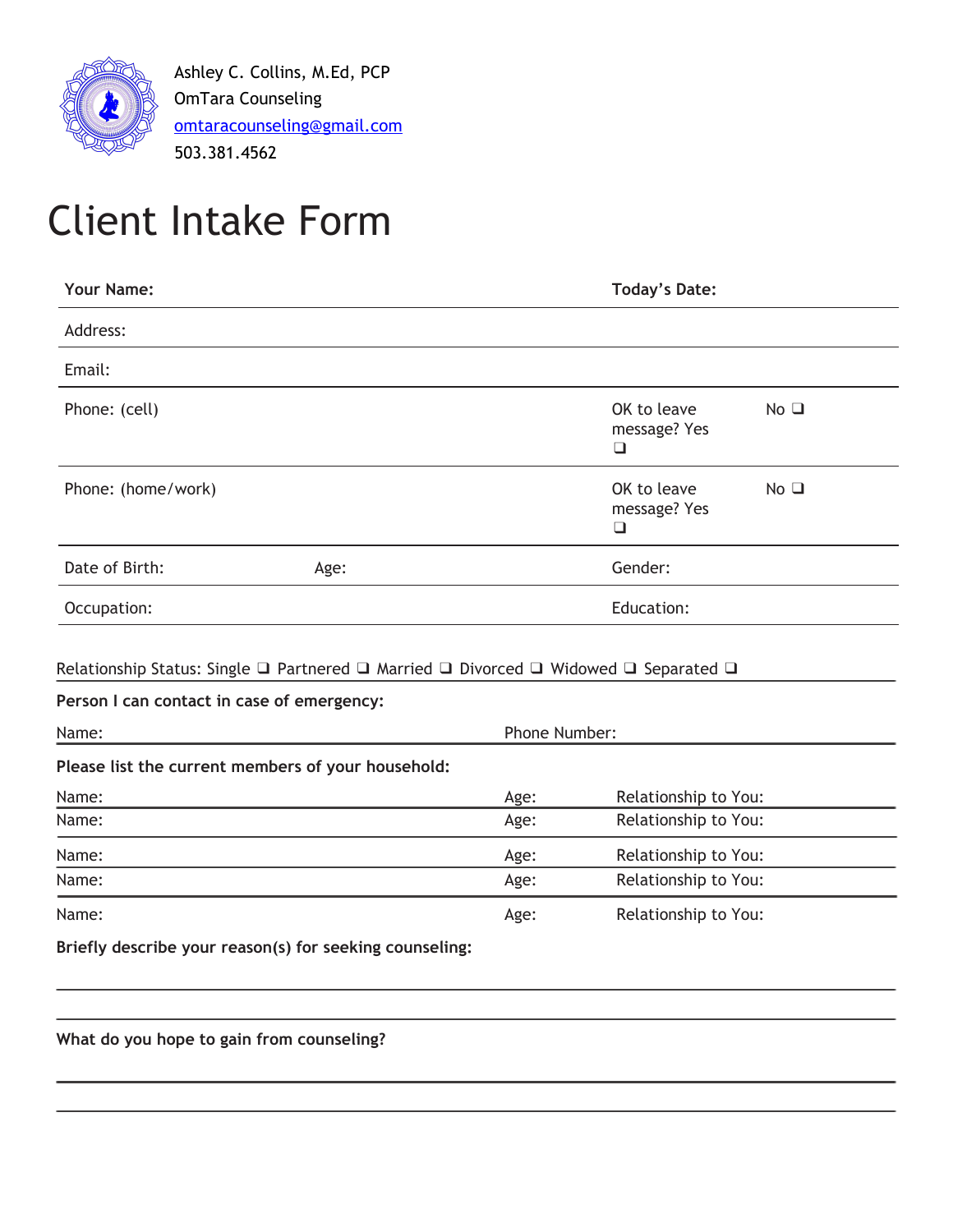

Ashley C. Collins, M.Ed, PCP OmTara Counseling [omtaracounseling@gmail.com](mailto:omtaracounseling@gmail.com) 503.381.4562

**Any history of trauma?** Sexual, physical, emotional abuse, neglect, accidents, surgeries, etc.:

**Please list significant losses you have experienced.** Deaths, divorce, perinatal and health related loss, etc.:

\_\_\_\_\_\_\_\_\_\_\_\_\_\_\_\_\_\_\_\_\_\_\_\_\_\_\_\_\_\_\_\_\_\_\_\_\_\_\_\_\_\_\_\_\_\_\_\_\_\_\_\_\_\_\_\_\_\_\_\_\_\_\_\_\_\_\_\_\_\_\_\_\_\_\_\_\_\_\_\_\_\_\_\_\_\_\_\_\_\_\_\_\_\_\_\_\_\_\_\_\_\_\_\_\_

\_\_\_\_\_\_\_\_\_\_\_\_\_\_\_\_\_\_\_\_\_\_\_\_\_\_\_\_\_\_\_\_\_\_\_\_\_\_\_\_\_\_\_\_\_\_\_\_\_\_\_\_\_\_\_\_\_\_\_\_\_\_\_\_\_\_\_\_\_\_\_\_\_\_\_\_\_\_\_\_\_\_\_\_\_\_\_\_\_\_\_\_\_\_\_\_\_\_\_\_\_\_\_\_\_

\_\_\_\_\_\_\_\_\_\_\_\_\_\_\_\_\_\_\_\_\_\_\_\_\_\_\_\_\_\_\_\_\_\_\_\_\_\_\_\_\_\_\_\_\_\_\_\_\_\_\_\_\_\_\_\_\_\_\_\_\_\_\_\_\_\_\_\_\_\_\_\_\_\_\_\_\_\_\_\_\_\_\_\_\_\_\_\_\_\_\_\_\_\_\_\_\_\_\_\_\_\_\_\_\_

\_\_\_\_\_\_\_\_\_\_\_\_\_\_\_\_\_\_\_\_\_\_\_\_\_\_\_\_\_\_\_\_\_\_\_\_\_\_\_\_\_\_\_\_\_\_\_\_\_\_\_\_\_\_\_\_\_\_\_\_\_\_\_\_\_\_\_\_\_\_\_\_\_\_\_\_\_\_\_\_\_\_\_\_\_\_\_\_\_\_\_\_\_\_\_\_\_\_\_\_\_\_\_\_\_

**Please list any medical problems or physical symptoms.** Major medical issues, surgeries, accidents, falls, illness:

**May I contact your Primary Care Physician?** Yes ❑ No ❑ Primary Care Physician's Name:

Address: Phone:

**Please list any current prescription medication you are taking:**

| NAME OF MEDICATION | <b>DOSE</b> | <b>TAKEN FOR</b> | PRESCRIBED BY |
|--------------------|-------------|------------------|---------------|
|                    |             |                  |               |
|                    |             |                  |               |
|                    |             |                  |               |
|                    |             |                  |               |